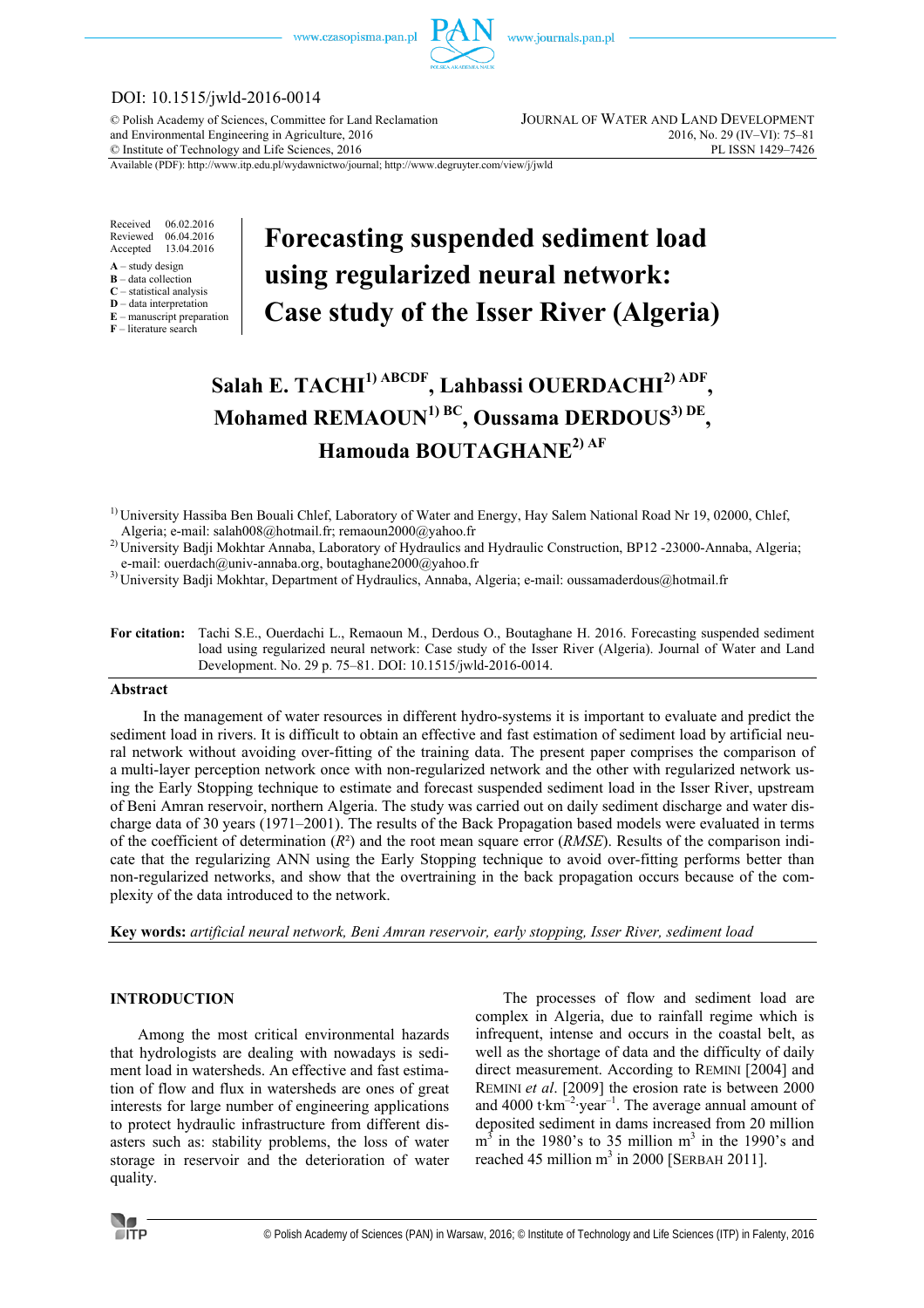Increasing suspended sediment load and its sedimentation in Algeria led hydrologists to research the phenomenon of suspended sediment discharge and its relation with some of hydro-climatic parameters, such as rainfall, runoff, land cover, and sediment concentration in different rivers. Among the researchers were, for instance: TERFOUS *et al*. [2001], BEN-KHALED and REMINI [2003], ACHITE and MEDDI [2004], LARFI and REMINI [2006], LEFKIR *et al*. [2006], BOUCHELKIA *et al*. [2013], who studied the quantification of suspended sediment discharge and explained the phenomena of flow and suspended sediment load in different areas.

During the last twenty years hydrologists started applying artificial intelligence techniques to estimate and predict different hydrological phenomena. Among the techniques were: Adaptive Neural Network Fuzzy Inference System (ANFIS) [BAE *et al*. 2007; KISI 2005], Genetic Programme (GP) [AYTEK, KISI 2008; SAVIC *et al*. 1999] and Artificial Neural Network (ANN) [ABRAHART *et al*. 2001; ASCE 2000a, b; SOLOMATINE *et al*. 2003; ZHU *et al*. 2007].

Recently hydrologists have compared different artificial intelligence techniques in search for novel methods to improve the ANN training and to avoid the over-fitting that occurs in the networks. The overtraining of the used data may result in deterioration of generalization properties of the model and, when applied to novel measurements, lead to its unreliable performance [PIOTROWSKI, NAPIORKOWSKI 2013]. The early stopping criterion is one of the most common methods used in artificial neural network to avoid over-fitting because of its simplicity of understanding and implementation [LIU *et al*. 2008; PRECH-LET 1998].

This study attempts to apply the early stopping technique to estimate and forecast the sediment discharge, and presents the comparison results of nonregularized and regularized neural networks in the case of the Isser River, upstream of Beni Amran reservoir, situated in northern Algeria.

# **MATERIALS AND METHODS**

# **STUDY AREA**

The study area comprises the watershed of the Isser that is located at 36°52ʹN∼35°52ʹN and 3°56ʹE∼2°52ʹE, northern Algeria, upstream Beni Amran reservoir. Its total area is  $4140.9 \text{ km}^2$  and its length of the principal Thalweg is 437.7 km. The basin has Mediterranean climate, cold and wet in winter, hot and dry in summer, and the average rainfall is about 800 mm per year. This basin joins the great mountain range Kabylie and is separated by the Krachema massif into two perimeters: low and middle Isser. The Oued Isser is mainly controlled by six gauging stations; there are two main stations – Latreille upstream station and Lakhdaria downstream station, and four hydrometric stations in each subbasin (Fig.1). The basin's lithology is extremely sensitive to erosion because it is largely formed of marls. The basin is divided into five sub-basins; each is controlled by a hydrometric station on the river [PNUD 1987].



Fig. 1. Map of the Isser watershed and Lakhdaria hydrometric station; source: own elaboration

#### **USED DATA**

The daily data sets comprised of water discharge  $(m<sup>3</sup>·s<sup>-1</sup>)$  and suspended sediment discharge (kg⋅s<sup>-1</sup>) from the period between 1 September 1971 and 31 August 2001. The data used in this article come from the National Agency of Water Resources (ANRH).

**Table 1.** The statistical parameters of applied data set

| Data set            | Data type              | Mean   | Std      | Min     | Max       |
|---------------------|------------------------|--------|----------|---------|-----------|
| Training            | $WD, m^3 \cdot s^{-1}$ | 22.20  | 47.84    | 0.005   | 800.00    |
| set                 | $SSD, kg·s^{-1}$       | 280.73 | 1 525.00 | 0.00056 | 23 250.00 |
| Valida-<br>tion set | $WD, m^3·s^{-1}$       | 8.08   | 26.00    | 0.0262  | 575.20    |
|                     | SSD, $kg \cdot s^{-1}$ | 320.98 | 1 775.30 | 0.004   | 20 681.00 |
| Testing<br>set      | $WD, m^3·s^{-1}$       | 4.90   | 16.97    | 0.010   | 359.10    |
|                     | $SSD, kg·s^{-1}$       | 124.01 | 992.75   | 0.002   | 15 600.00 |

Explanations: WD – water discharge, SSD – suspended sediment discharge.

Source: own study.

The data series were divided into three sets; we used twenty four years for training period (80%) from 1 September 1971 to 31 August 1995 and three years (10%) for the cross validation from 1 September 1995 to 31 August 1998 to avoid over training in our net-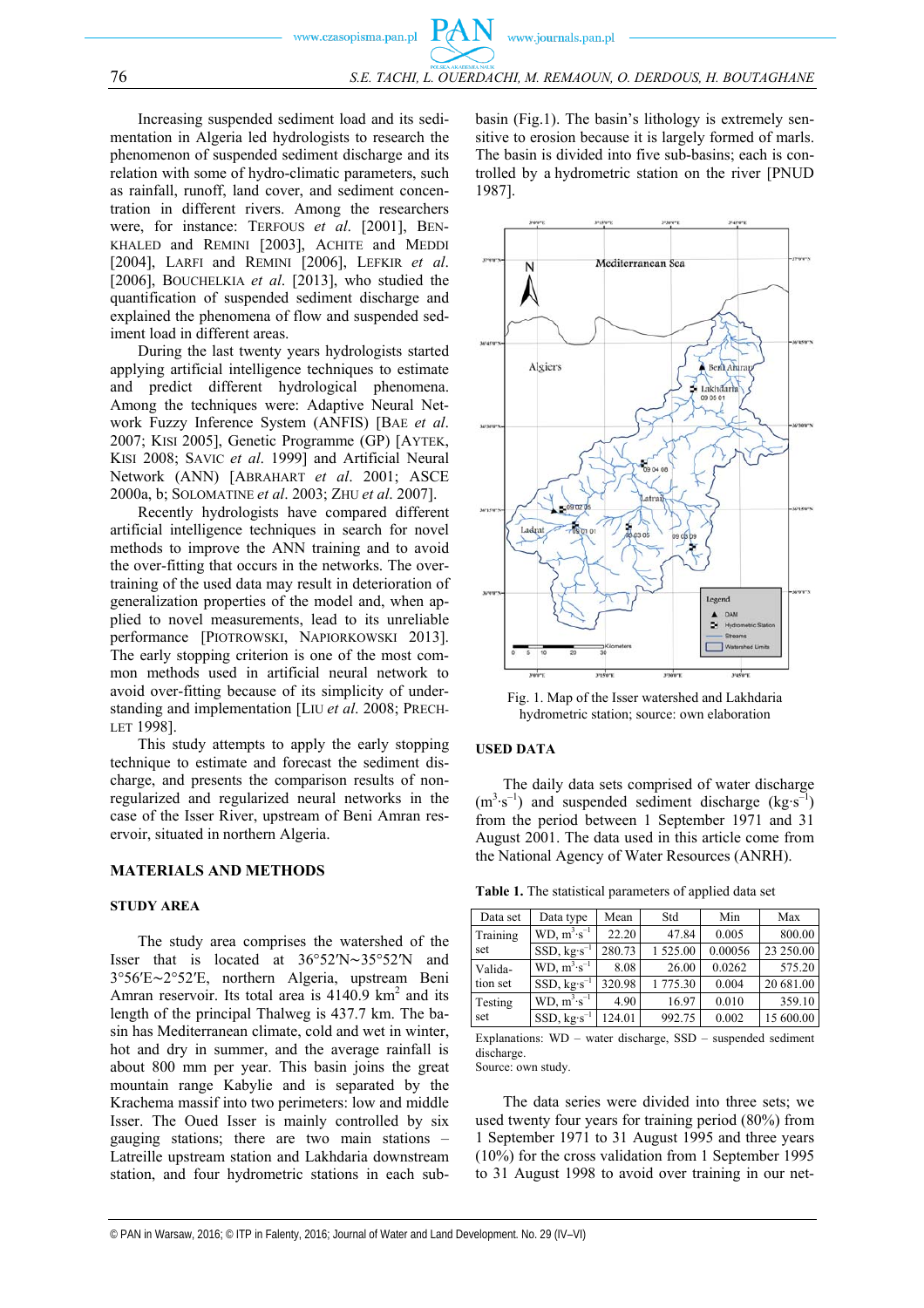

works, and the last three years (10%) were used for testing period from 1 September 1998 to 31 August 2001. This helped us to assess the performance of the model.

Because of different measurement units, we have applied normalization using equation (1) to prevent the effect of extreme values of the data sets and to match the sigmoid type of transfer function, which has a range of values varying from 0 to 1. The input and output data were normalized using the following transformation equation:

$$
Y_{norm} = Y_i / Y_{\text{max}} \tag{1}
$$

where:  $Y_{norm}$  = the normalized dimensionless variable;  $Y_i$  = the observed value of variable;  $Y_{\text{max}}$  = the maximum value of the variables.

# **ARTIFICIAL NEURAL NETWORK**

ANN is one of the mathematical models for forecasting by using pattern matching and comparison procedures [FISCHER 1998]. ANN models are developed by training the network to represent the relationships and processes that are inherent within the data. They are non-linear regression models, which need a set of interconnected simple processing nodes or neurons to perform an input-output mapping. Inputs for each neuron are taken either externally or are derived from other neurons. Then, each neuron passes its inputs through an activation or transfer functions such as a logistic or sigmoid curve [SOLOMATINE *et al*. 2003]. One of the common methods used in ANN is Feed Forward Back Propagation (FFBP). It is a supervised learning technique used for training data by minimizing the error of the data. It consists of an input layer, hidden layer and an output layer.

#### **THE LEVENBERG MARQUARDT ALGORITHM**

The Levenberg–Marquardt algorithm (LM) is a network training function. It is an approximation to Newton's method [MARQUARDT 1963], it provides a numerical solution to the problem of minimizing a nonlinear function over a space of parameters for the function. It is a popular alternative to the Gauss– Newton method of finding the minimum of a function. It is easy, robust and has stable convergence. This algorithm is the most popular function used in back propagation for predicting hydrological parameters.

# **METHOD TO PREVENT OVER-FITTING**

In the last twenty years a number of techniques have been developed to avoid over-fitting that occurs during neural network training. Among applied techniques were: Weight Decay and Noise Injection [PIO-TROWSKI, NAPIORKOWSKI 2013; ZUR *et al*. 2009], Optimized Approximated Algorithm [LIU *et al*. 2008] and Early Stopping [PIOTROWSKI *et al*. 2014; PRECH-LET 1998; ZUR *et al*. 2009].

To avoid over-fitting, in the present paper we used one of the common techniques for regularizing errors in ANN, the so-called 'Early Stopping' [HAY-KIN 1999; PRECHLET 1998]. We applied the Early Stopping criterion based on Prechlet's criterion [PIO-TROWSKI, NAPIORKOWSKI 2013; PRECHLET 1998], where we divided our data set into three parts: training, validation and testing. The validation set was used only to evaluate the error during training set once in a while, knowing that we used only training set for training. To avoid Early Stopping on the validation error that may still go further down after it has begun to increase, we let the training iterations finish with a condition given to our model to save the network with the lowest generalized error that was evaluated and compared in every epoch.

Table 3 shows the results of the estimated suspended sediment discharge using the Early Stopping technique. The used input combinations for the regularized network were the same as the non-regularized network in order to compare between these two applications.

#### **MODEL PERFORMANCE EVALUATION**

For evaluating the performance of the models we used two different equations to calculate the error between observed and estimated data.

#### **COEFFICIENT OF DETERMINATION (***R***²)**

Coefficient of determination  $(R^2)$  describes the degree of co-linearity between simulated and measured data;  $R^2$  describes the proportion of the variance in measured data explained by the model [MORIASI *et*  al. 2006].  $R^2$  ranges from 0 to 100%, with higher values indicating less error variance, and values greater than 50% considered acceptable [SANTHI *et al*. 2001; VAN LIEW *et al*. 2003]. The coefficient of determination  $R<sup>2</sup>$  has been used for further analysis to evaluate the performance of our estimation model. It is defined as follows:

$$
R^2 = \left(1 - \frac{s_{cr}}{s_{ct}}\right)100\tag{2}
$$

where:  $S_{cr}$  = square sum of residues;  $S_{ct}$  = square sum of total.

#### **ERROR INDEX (RMSE)**

Several error indices are commonly used in model evaluation, including root mean square error (*RMSE*). These indices are valuable because they indicate error in the units (or squared units) of the constituent of interest, which aids in analysis of the results. *RMSE* values of 0 indicate a perfect fit [SINGH, WOOLHISER 2002]. The root mean square error was used to test the statistical significant between estimat-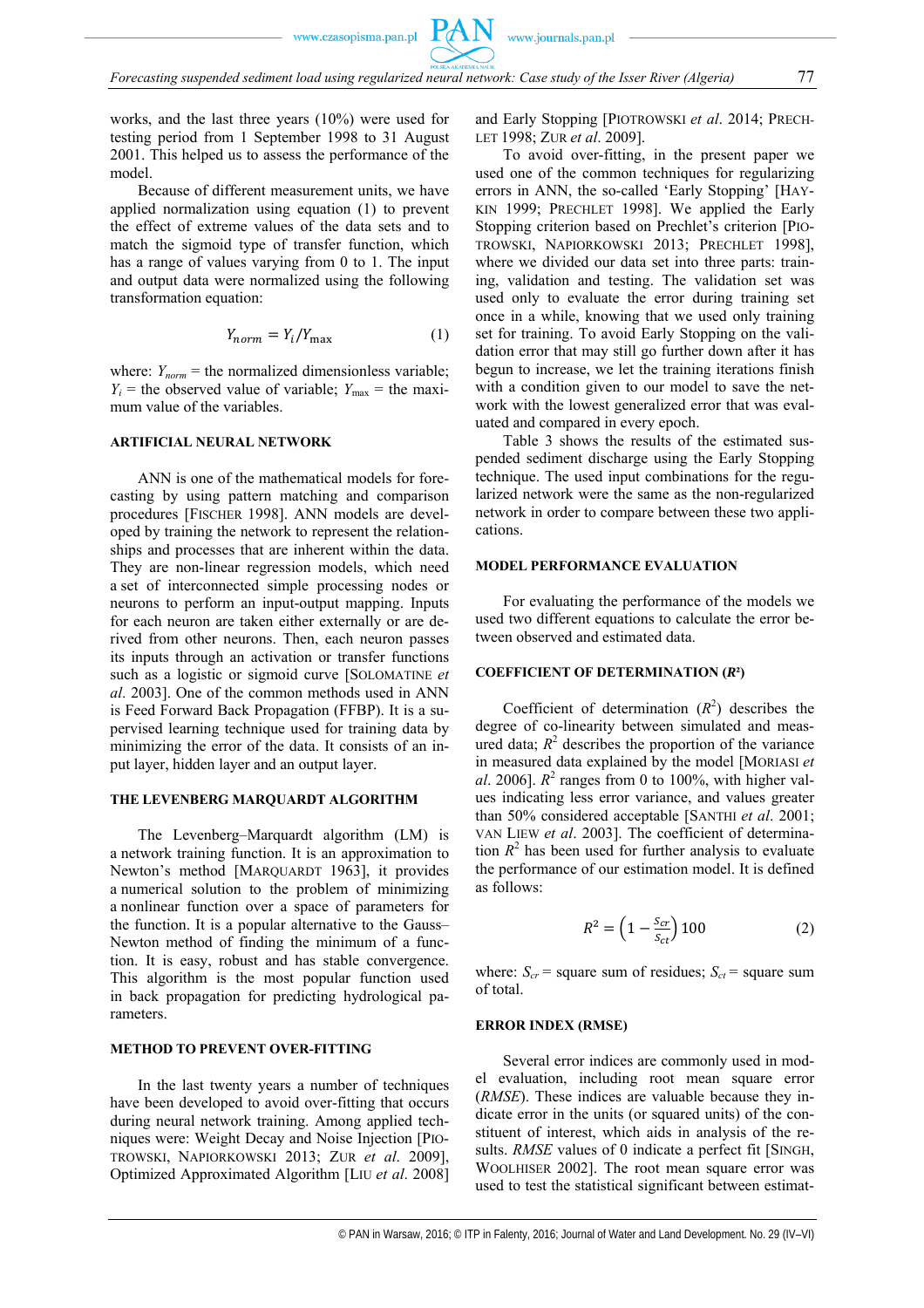ed and observed suspend sediment concentration which can be expressed as:

$$
MSE = \frac{1}{n} \sum_{i=1}^{n} \left[ (\dot{\theta} - \theta)^2 \right] \tag{3}
$$

$$
RMSE = \sqrt{MSE} \tag{4}
$$

where:  $\theta$  = the observed sediment discharge;  $\dot{\theta}$  = the predicted sediment discharge;  $n =$  the number of observations.

# **RESULTS AND DISCUSSION**

In general, the training, validation and testing are the fundamental steps of Neural Network process. The training set is used to train the Neural Network by minimizing the error of the data and finding its best performance, then the validation and testing sets are used for checking the overall performance of the trained network, The Feed Forward Back Propagation Neural Network is the most common algorithm for multi-layered networks, which is often used in hydrologic modeling. It consists of an input layer, two hidden layers and an output layer; the numbers of neurons in the hidden layers is a very difficult task for MLP method. The performance of the BP model was tested for two different applications. In the first application, the suspended sediment load was predicted and estimated with full iteration that was given to the BP model to assess the best performance during training period. In the second application, the sediment load was predicted using the "Early Stopping" technique, which depended on the best network during the same iterations. Different numbers of input combinations were tried by BP model and the performances were compared to each other for the best input combination that gave the best values of *RMSE* and *R*<sup>2</sup> .

The *RMSE* and  $R^2$  values of the training, validation and testing period of the non-regularized network are presented in Table 2, the BP networks are trained according to the Levenberg–Marquardt algorithm, with the input layer, two hidden layers and output layer, with full iteration (500 epochs) for each network (8 networks).

The performance values of the training period show very good results of ANN 7,  $\,8, \,4$  with  $\,R^2$ (88.8%, 86.3%, 71.5%) respectively. The ANN\_6, \_3 and  $\overline{\phantom{a}}$ 1, showed acceptable values as well with  $\overline{R}^2$ (65.6%, 64.5%, 56.3%) respectively.

The models evaluation ( $RMSE$  and  $R^2$ ) during testing period of the first application (full epochs), shows that the network with current and previous water discharge ANN\_3 (Fig. 2a) gave the best performances with the lowest *RMSE* (2.57) and the highest  $R<sup>2</sup>$  (84.40%), and we can notice that the performance results of ANN\_3 during testing period was better than training and validation period (Tab. 2). The ANN 7, 1 and 8 gave acceptable results and values close to ANN\_3, with *RMSE* (3.07, 3.32, 3.66) and

**Table 2.** Performances of the non-regularized networks during training, validation and testing period

| <b>ANN</b> | Input<br>combination                               | Training    |                         |             | Validation  | Testing     |                 |
|------------|----------------------------------------------------|-------------|-------------------------|-------------|-------------|-------------|-----------------|
|            |                                                    | <b>RMSE</b> | $\%$<br>$\mathbb{R}^2,$ | <b>RMSE</b> | $R^2,$ $\%$ | <b>RMSE</b> | $\%$<br>$R^2$ , |
| ANN 1      | WD.                                                | 6.50        | 56.3                    | 7.62        | 56.7        | 3.32        | 75.5            |
| ANN 2      | $SSD_{t-1}$                                        | 8.07        | 31.1                    | 9.76        | 29.9        | 6.29        | 05.8            |
| ANN 3      | $WD_t$ , $WD_{t-1}$                                | 5.91        | 64.5                    | 7.62        | 57.7        | 2.57        | 84.4            |
| ANN 4      | $WD_t$ , $SSD_{t-1}$                               | 5.28        | 71.5                    | 6.47        | 69.7        | 5.71        | 24.9            |
| ANN 5      | $SSD_{t-1}$ , $SSD_{t-2}$                          | 8.07        | 32.6                    | 10.45       | 19.1        | 6.47        | 01.8            |
| $ANN_6$    | $WD_t$ , $SSD_{t-1}$ ,<br>$SSD_{t-2}$              | 5.71        | 65.6                    | 9.02        | 40.1        | 4.62        | 49.6            |
| ANN_7      | $WD_t$ , $WD_{t-1}$ ,<br>$SSD_{t-1}$               | 3.27        | 88.8                    | 5.50        | 77.9        | 3.07        | 77.7            |
| ANN 8      | $WD_t$ , $WD_{t-1}$ ,<br>$SSD_{t-1}$ , $SSD_{t-2}$ | 3.61        | 86.3                    | 6.99        | 64.1        | 3.66        | 68.4            |

Source: own study.

*R*<sup>2</sup> (77.7%, 75.5%, 68.4%) respectively (Fig. 2b, 2c). Both BP models with previous sediment discharge ANN 2 and the network with two previous sediment discharges ANN\_5 gave the worst values because of the complexity of the data and the poor correlation between input combination and the output, contrary to the other models which proved the positive relationship between water discharge and sediment discharge.

Table 3 shows the results of the training, validation and testing periods using the Early Stopping criterion based on cross validation technique.

**Table 3.** Performances of the regularized networks "early stopping criteria's" during training, validation and testing period

| <b>ANN</b>       | Input<br>combination                               | Epoch | Training    |             | Validation  |                 | Testing     |                 |
|------------------|----------------------------------------------------|-------|-------------|-------------|-------------|-----------------|-------------|-----------------|
|                  |                                                    |       | <b>RMSE</b> | $R^2,\, \%$ | <b>RMSE</b> | $\%$<br>$R^2$ , | <b>RMSE</b> | $\%$<br>$R^2$ , |
| ANN 9            | WD <sub>t</sub>                                    | 10    | 6.50        | 55.4        | 7.50        | 58.4            | 3.21        | 75.7            |
| <b>ANN 10</b>    | $SSD_{t-1}$                                        | 91    | 8.07        | 31.0        | 9.76        | 30.0            | 6.29        | 05.6            |
| ANN 11           | $WD_t$ , $WD_{t-1}$                                | 85    | 5.91        | 62.4        | 6.99        | 63.4            | 2.53        | 84.9            |
| <b>ANN</b><br>12 | $WD_t$ , $SSD_{t-1}$                               | 07    | 6.10        | 60.9        | 6.47        | 69.0            | 4.11        | 60.1            |
| <b>ANN 13</b>    | $SSD_{t-1}$ , $SSD_{t-2}$                          | 11    | 8.21        | 28.7        | 9.76        | 30.3            | 6.28        | 05.2            |
| <b>ANN 14</b>    | $WD_t$ , $SSD_{t-1}$ ,<br>$SSD_{t-2}$              | 96    | 6.10        | 61.3        | 7.92        | 53.6            | 4.75        | 46.6            |
| <b>ANN 15</b>    | $WD_t$ , $WD_{t-1}$ ,<br>$SSD_{t-1}$               | 41    | 3.87        | 84.3        | 4.82        | 82.6            | 2.71        | 82.6            |
| <b>ANN 16</b>    | $WD_t$ , $WD_{t-1}$ ,<br>$SSD_{t-1}$ , $SSD_{t-2}$ | 52    | 4.03        | 83.0        | 4.61        | 84.4            | 2.73        | 82.4            |

Source: own study.

The networks ANN 15, 16 gave the best performance results during training period with  $R^2$ (84.3%, 83.0%). The networks ANN\_11, \_12, \_14 gave acceptable values during training period with  $R^2$ (62.4%, 60.9%, and 61.3%). We can notice that the network of the second application during training period was chosen according to cross validation technique, and the performances values were lower than in non-regularized networks in the first application with full iteration (500 epochs).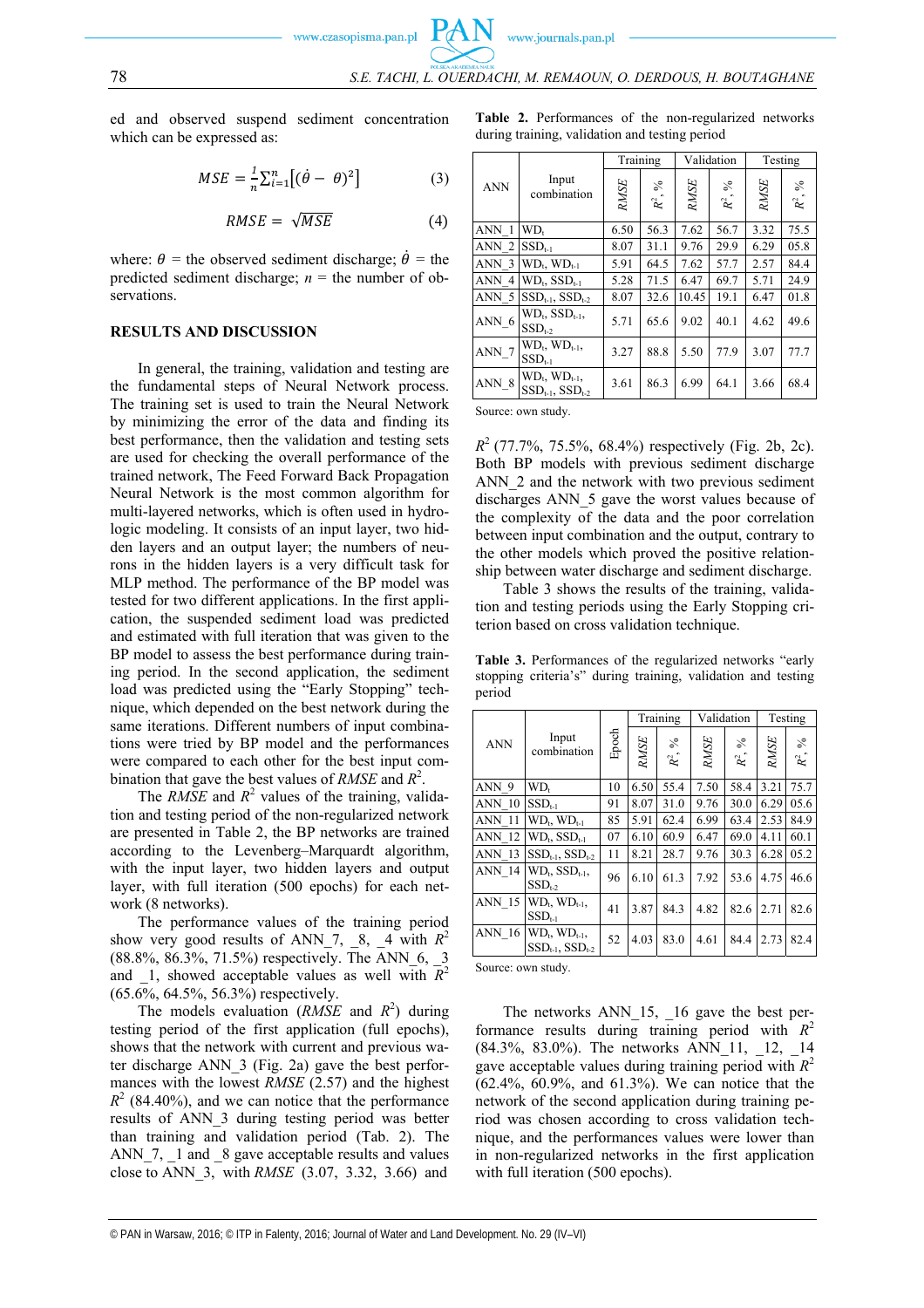



Fig. 2. The estimated and observed sediment discharge of a) ANN\_3, b) ANN\_7, c) ANN\_8, d) ANN\_11, e) ANN\_15; f) ANN\_16; source: own study

The validation period was used for cross validation, for effective evaluation of the model's result we didn't take under consideration the performances of the validation period (only used for cross validation), but we can see that it is clearly improved comparing with the results of the models of the validation period without regularizing the networks (Tab. 2, 3).

The *RMSE* and  $R^2$  values of the testing period (Tab. 3) were significantly improved as well. The ANN\_11 (Fig. 2d) gave the best results with *RMSE*  $(2.53)$  and  $R^2$  (84.9%). The networks with current water discharge and previous water discharge and sediment discharge ANN 15, and the network with current water discharge, previous water discharge and two previous sediment discharges ANN\_16 showed well goodness of fit (Fig. 2e, 2f), and close values to ANN 11 with *RMSE* (2.71, 2.73) and  $R^2$  (82.6%, 82.4%) respectively. We can notice from all networks, regularized and non-regularized, that the predicted values overestimated the observed values during small events. On the contrary, during the largest events the values are underestimated. We can also notice from our results that the predicted sediment discharge showed high goodness of fit in ANN\_3, \_7, \_8, \_11, \_15 and \_16, opposite to the other networks that showed poor values during flood period. The results presented in Table 2 and 3 showed that overfitting occurred in our MLP model. We can see that most of our networks were improved using cross validation technique.

The ANN 4 and ANN 12 had the same network architecture and input combinations. We see that the ANN 12 improved very well using regularizing technique with improvement of 58% comparing to the non-regularized network in the first application with full iteration. The best network that was detected using cross validation was on the epoch 07, where the error of validation set had the minimum values during all epochs of the ANN\_12. The over-training in this ANN started beginning from the  $8<sup>th</sup>$  epoch as shown in Fig. 3.



Fig. 3. The training error and validation error on epoch 08 before over-training started; source: own study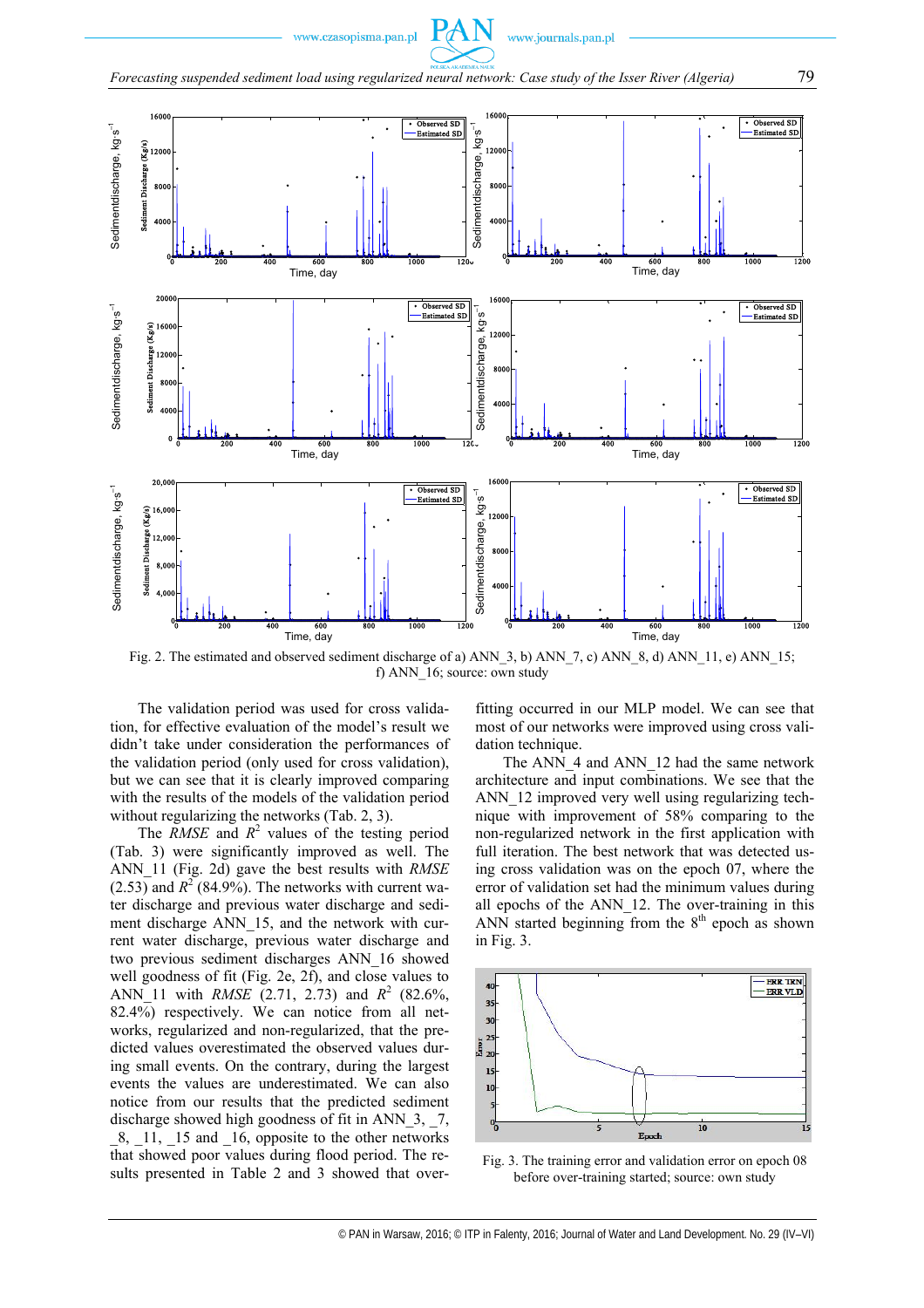www.journals.pan.pl www.czasopisma.pan.pl 80 *S.E. TACHI, L. OUERDACHI, M. REMAOUN, O. DERDOUS, H. BOUTAGHANE*

To compare our results we can present two different studies carried out on the same river. LEFKRI *et al*. [2006] estimated daily sediment transport depending on only water discharge using the fuzzy logic and the empirical model. The results indicate that fuzzy logic showed better results than the empirical model during a period of one year (1987) with 76% during validation period. Another study by LARFI, REMINI [2006] estimated the sediment discharge using the linear correlation models in large events during an observation period of 13 years. The correlation between water discharge and sediment discharge was 67.6%. The comparison with other methods shows that regularized ANN models give better results taking under consideration the long period used in our data.

Both results, of the regularized and the non-regularized networks, support the significance of developing a non-linear complex behavior model to predict sediment discharge in the river. According to our results, it is obvious that overtraining occurs in our neural network models because of the complexity and non-homogeneity of data. For example, it can be noticed in the networks, in which we used previous sediment discharge and water discharge as input that the overtraining did occur  $(ANN_2, 4, 5, 7, 8)$ . We can conclude that the non-regularized MLP models are frequently exposed to overtraining.

# **CONCLUSION**

The processes of flow and sediment load are complex in Algeria. The present study investigates the comparison between non regularized and regularized ANN using the Early Stopping technique for estimating suspended sediment load on a daily scale in the case of the Isser River, upstream the Beni Amrane reservoir.

Different input combinations including daily current and previous water discharge and previous sediment discharge were used in the ANN models to obtain the optimal input combination. The results obtained in this study indicate that over-fitting occurred in our networks, and the use of the Early Stopping technique gave better results of our predictive model comparing to non-regularizing networks. The major over-fitting occurred in our ANN model when we used previous values of sediment discharge, which reflected the complexity and big size of data that were introduced to our network. In conclusion, we have shown that forecasting suspended sediment load using the early stopping criterion in ANN training is very robust and effective.

In the future we aim to use the noise injection and optimized approximation algorithm in artificial neural network to avoid over-fitting and to improve our networks for better results.

#### **Acknowledgment**

We would like to thank Mr Atoui Hamza, University of Badji Mokhtar in Annaba for his lesson in ANN modelling, Mr Ghazi Sabri for his advices in modeling using artificial intelligence and Mgr Aleksandra Duczakowska, Silesian University, for her checking of English grammar and spelling.

## **REFERENCES**

- ABRAHART R.J., WHITE S.M. 2001. Modelling sediment transfer in Malawi: Comparing back propagation neural network solution against a multiple linear regression benchmark using small data sets. Physics and Chemistry of the Earth. Part B: Hydrology, Oceans and Atmosphere. Vol. 26. Iss. 1 p. 19–24.
- ACHITE M., MEDDI M. 2004. Estimation du transport solide dans le basin-versant de l'oued Haddad (Nord-Ouset algérien) [Estimation of sediment transport in the catchment area of Wadi Haddad (North West Algeria)]. Sécheresse. Vol. 15. No. 4 p. 367–373.
- ASCE. Task Committee on Application of Artificial Neural Networks in Hydrology 2000. Artificial neural networks in hydrology. I: Preliminary concepts. Journal of Hydrologic Enginering. Vol. 5. Iss. 2 p. 115–123.
- ASCE. Task Committee on Application of Artificial Neural Networks in Hydrology 2000. Artificial neural networks in hydrology. II: Hydrologic applications. Journal of Hydrologic Enginering. Vol. 5. Iss. 2 p. 124–137.
- AYTEK A., KISI O. 2008. A genetic programming approach to suspended sediment modelling. Journal of Hydrology. Vol. 351. No. 3 p. 288–298.
- BAE D.H., JEONG D.M., KIM G. 2007. Monthly dam inflow forecasts using weather forecast information and neurofuzzy technique. Hydrological Sciences Journal. Vol. 52. Iss. 1 p. 99–113.
- BENKHALED A., REMINI B. 2003. Analyse de la relation de puissance: débit solide débit liquide à l'échelle du bassin versant de l'Oued Wahrane (Algérie) [Analysis of the power relationship: solid and liquid flow rate across the watershed of Oued Wahrane]. Revue Science de L'eau. Vol. 16. No. 3 p. 333–356.
- BOUCHELKIA A., BELARBI F., REMINI B. 2013. Quantification of suspended sediment load by double correlation in the watershed of Chellif (Algeria). Soil and Water Research. Vol. 8. No. 2 p. 63–70.
- FISCHER M.M. 1998. Computational Neural Networks: A new paradigm for spatial analysis. Environment and Planning A. Vol. 30. No. 10 p. 1873–1891.
- HAYKIN S. 1999. Neural Networks: A Comprehensive Foundation. New York, USA. Macmillan College Publishing Co. pp. 823.
- KISI O. 2005. Suspended sediment estimation using neurofuzzy and neural network approaches. Hydrological Sciences Journal. Vol. 50. No. 4 p. 683–696.
- LARFI B., REMINI B. 2006. Le transport solide dans le bassin versant de l'oued Isser impact sur l'envasement du barrage de Beni Amrane (Algerie) [Sediment transport in the drainage basin of the Oued Isser, impact on siltation dam Beni Amrane]. Larhyss Journal. No. 5 p. 63–73.
- LEFKIR A., BENKACI T., DECHEMI N. 2006. Quantification du transport solide par la technique floue, application au barrage de Beni Amrane (Algérie) [Quantification of sediment transport by the fuzzy technique, application in the dam of Beni Amrane]. Revue Science de L'eau. Vol. 19 No. 3 p. 247–257.
- LIU Y., STARZYK J.A., ZHU Z. 2008. Optimized approximation algorithm in neural networks without overfitting.